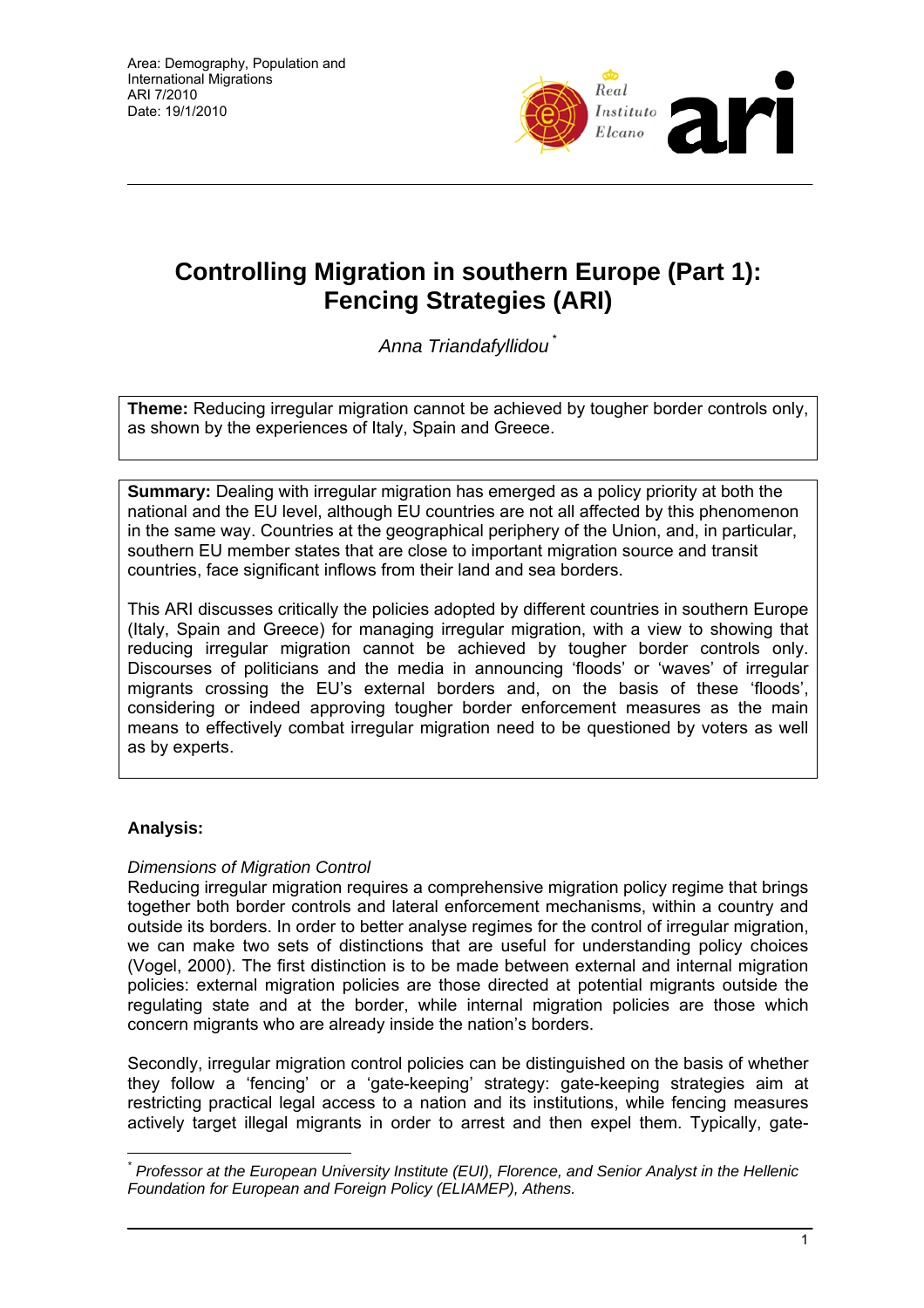

keeping involves paper controls of people who seek to enter a country or who come voluntarily forward, while fencing involves detecting persons in hiding and trying to deter/stop those who seek to enter without appropriate authorisation.

This paper argues that the success of external fencing activities (upper right sector of Table 1 below) is largely overestimated in public and political discussions, while their functioning is highly dependent on the other three sectors in the figure. In this short paper I shall discuss the external fencing policies of Greece, Italy and Spain with a view to establishing what has worked and what has not in terms of border management in them. These three countries find themselves at the geographical periphery of Europe and neighbour –with sometimes the mediation of water– important migrant transit and origin countries. These three countries also share a general culture of tolerance towards irregularity, and host large shadow economies which, though they preceded the phenomenon of large scale migration, have also operated as important pull factors for it and have been further fuelled by it (Baldwin Edwards, 2001). The gate-keeping policies and practices in these same countries and how fencing and gate-keeping strategies are combined, is discussed in Part 2 of this paper.

|                                                         | Gate-keeping                                                                                                                                                                                                                                                                                                                  | <b>Fencina</b>                                                                                                                                                            |
|---------------------------------------------------------|-------------------------------------------------------------------------------------------------------------------------------------------------------------------------------------------------------------------------------------------------------------------------------------------------------------------------------|---------------------------------------------------------------------------------------------------------------------------------------------------------------------------|
| <b>External</b><br>control<br>policies                  | Visa procedures<br>$\bullet$<br>Carrier sanctions<br>$\bullet$<br>Paper controls at ports of entry (land •<br>٠<br>border or sea border or airports)<br>Procedures to deal with asylum at the<br>$\bullet$<br>border<br>Cooperation with countries of origin<br>$\bullet$<br>and transit to prevent<br>irregular<br>migration | Border controls outside ports of entry.<br>٠<br>at land or sea<br>origin<br>Cooperation with transit or<br>for<br>readmission<br>countries<br>and<br>expulsion procedures |
| <b>Internal</b><br>control<br>policies<br>$\sim$ $\sim$ | Regularisation of illegal status<br>$\bullet$<br>procedures<br>within<br>the<br>Asvlum<br>$\bullet$<br>country's territory<br>Labour market checks and controls of<br>$\bullet$<br>access to welfare and other services                                                                                                       | Internal controls at public<br>places,<br>٠<br>detention, deportation and<br>other<br>procedures to enforce return                                                        |

Source: the author on the basis of Vogel (2000, p. 397).

#### *Fencing Strategies in Southern Europe*

Italy, Spain and Greece, the three Mediterranean borders of the EU, are disproportionately affected by irregular crossings at their land and sea borders compared with other major EU immigrant destinations like Germany, the UK or the Netherlands, which are geographically situated much farther from migration source and transit countries. Irregular frontier crossing was important as a source of migration in the 1990s for all three countries. Spain was mainly affected by irregular entries through the Gibraltar strait, mainly of Moroccans, while Italy and Greece experienced massive inflows of Albanian citizens through the Otranto strait (Italy) and through the Epirus mountains (Greece). All three countries have intensified their border controls in these 'hot' areas and have actively pursued the cooperation of the neighbouring source countries, albeit with varied results.

In Spain, after the deployment of the SIVE (*Sistema Integrado de Vigilancia Exterior*) –a sophisticated surveillance electronic mechanism initiated in 1999 and since then expanded to cover the southern coast of Spain and the Gibraltar strait and, more recently, the Canary Islands– and the beginning of effective collaboration with Morocco regarding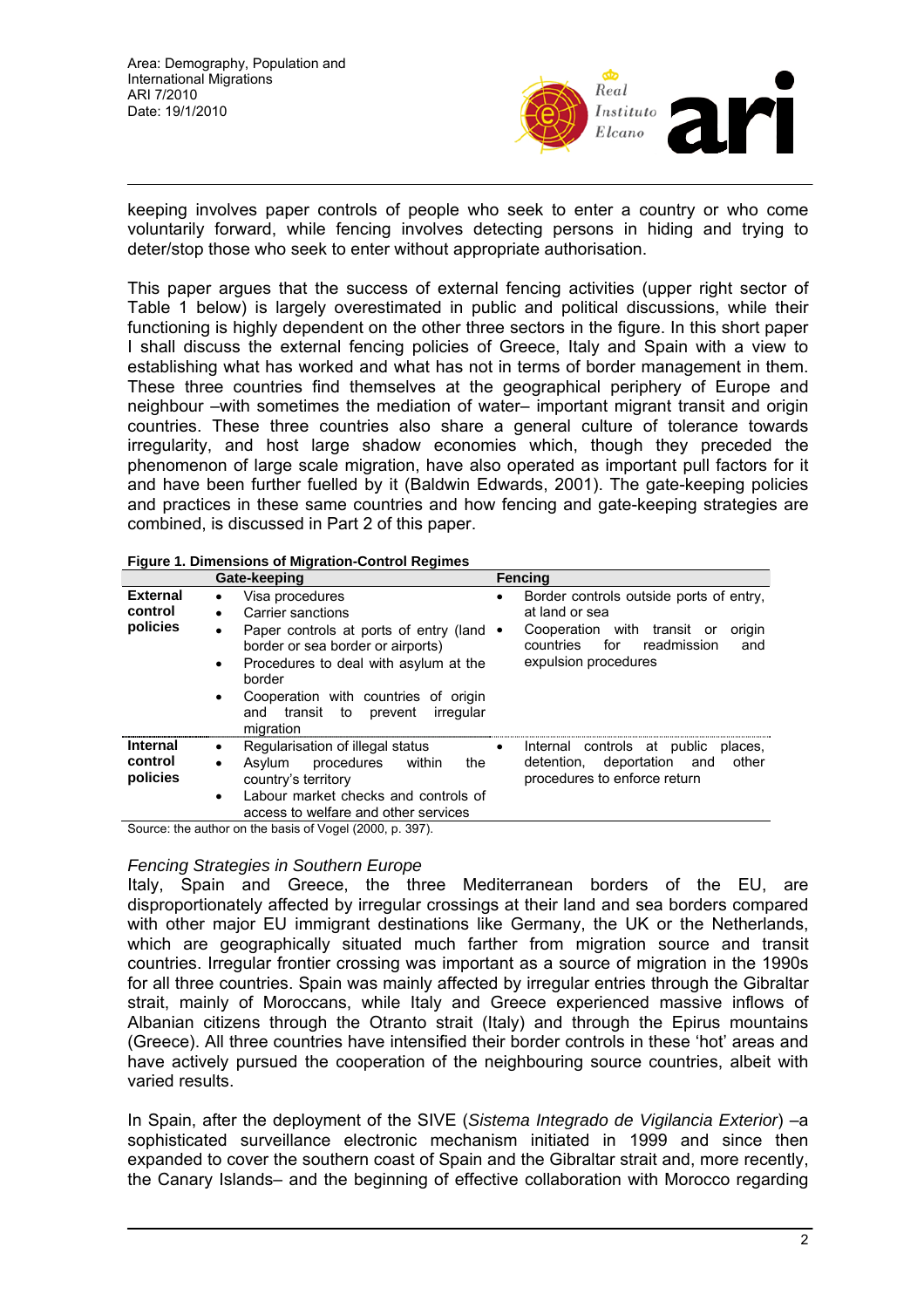$\overline{a}$ 



its nationals, irregular entry from Morocco was greatly reduced, while boats were systematically detected and their passengers returned to Morocco (González Enríquez, 2008; Carling, 2007).

Greece set up a special corps of Border Guards in 1998, particularly to tackle irregular migration through the mountainous Greek-Albanian border. During the 1990s, especially, people crossed on foot (with or without the assistance of smugglers) or were smuggled by speed-boats through the Ionian Sea to the north-western Greek coastline and the island of Corfu. The Border Guards naturally also helped to patrol the northern land borders connecting northern Greece with Bulgaria, the Former Yugoslav Republic of Macedonia (FYROM) and Turkey, which at the time were also prominent avenues for irregular migrant inflows (Antonopoulos & Winterdyk, 2006, p. 453).

Italy also intensified the patrolling of its sea border with Albania in 1997 through the operation *Operazione Polizia Interforze* for the patrolling of the Otranto straits and the dismantling of smugglers' networks involved in preparing crews and speed-boats for illegal night crossings (Martin, Martin & Pastore, 2002).

During the last decade, all three countries have been faced with persisting problems related to the management of their borders. The focal points of migration pressures however have shifted somewhat. Thus, for Spain, unlawful entry has become the main challenge for effective policing of the sea borders, with special reference to the Canary Islands. Until 2004, the Moroccan authorities refused to re-admit irregular migrants apprehended at the Spanish border coming from Morocco unless they were its own nationals. However, under pressure from the EU, the Moroccan government accepted to re-admit sub-Saharan Africans to its territory with a view to then returning them to their countries of origin. Μorocco also restricted its visa allowances for sub-Saharan African countries under pressure from Spain, so as to reduce transit migration through the country (Carling 2007).

This has had an impact on the border-crossing strategies of people from sub-Saharan Africa who initially left Africa from Mauritania, and later, when Mauritania started to cooperate with EU/Spanish border forces, from Senegal and the Ivory Coast, using the Canary Islands as a transit point. Indeed, the year 2006 was a 'crisis' year with around 30,000 apprehensions of irregular migrants (data from the Spanish Ministry of the Interior data cited in Arango & Finotelli, 2008).

It is interesting to note that while sea-border patrolling and the related  $FROMTEX^1$  $FROMTEX^1$ operation in the Atlantic Ocean in 2006 did not have substantial results (Triandafyllidou, 2007), the Spanish government's diplomatic 'offensive' in West Africa did. Thus, during the last two years Spain has managed to sign re-admission agreements with Cape Verde, Mali, Guinea Conakry, Guinea Bissau and Nigeria and varied forms of cooperation agreements with other states in the region, with the result of a notable improvement in border management and hence a notable decrease of irregular arrivals from Africa (González Enríquez, 2009). Apprehensions of irregular migrants arriving at the Canary Islands have fallen from over 30,000 in 2006 to approximately 12,000 in 2007 (data from the Spanish Ministry of the Interior cited in Arango & Finotelli, 2008). This decrease is to

<span id="page-2-0"></span><sup>&</sup>lt;sup>1</sup> European Agency for the Management of Operational Cooperation at the External Borders (FRONTEX), see also [http://www.frontex.europa.eu/.](http://www.frontex.europa.eu/)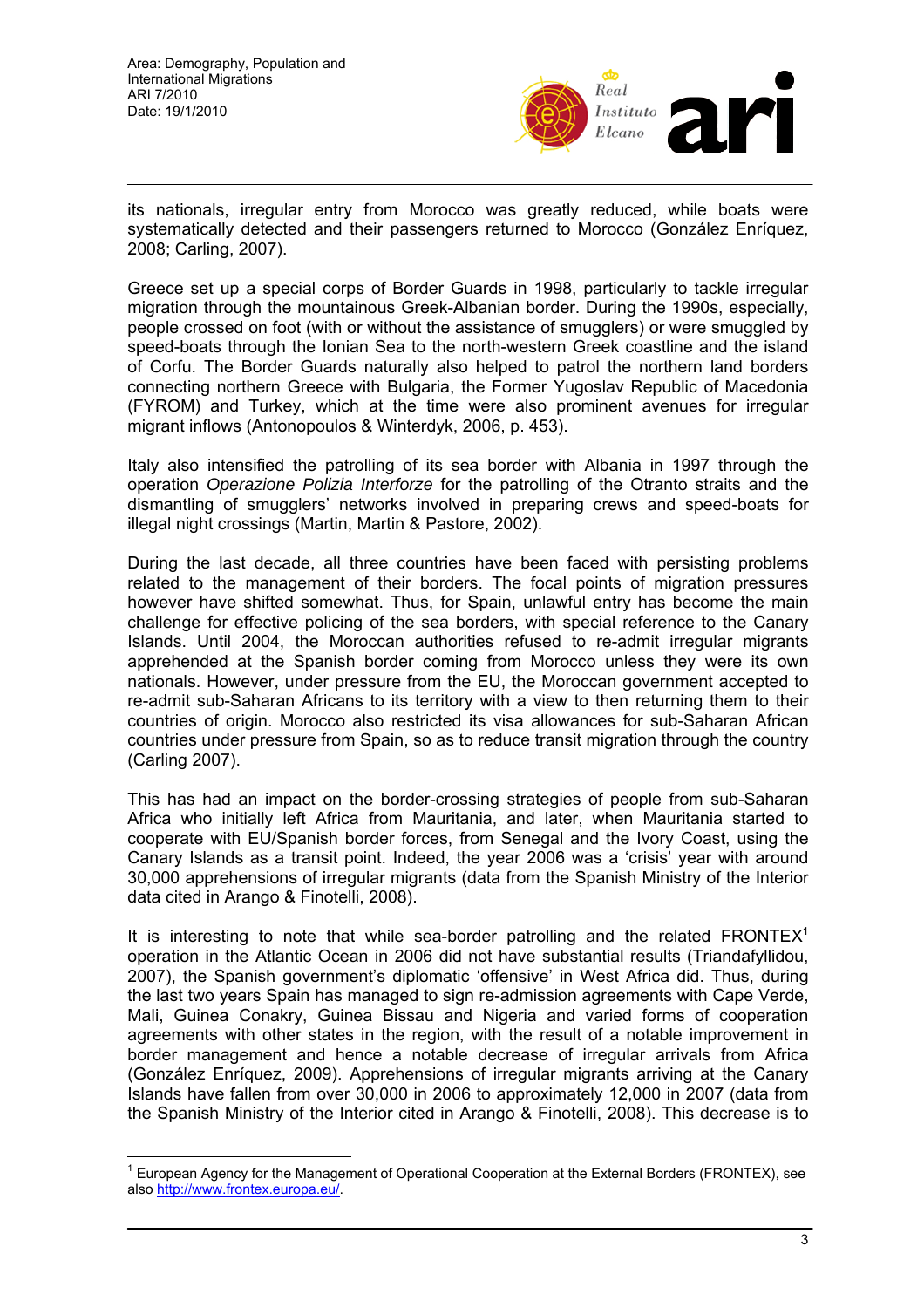

some extent attributable to the intensification of sea-border patrols and joint FRONTEX operations in the area which led migrants and smugglers to try alternative routes.

Border surveillance and controls would not have been effective if Spain had not managed to enlist the cooperation of Morocco, primarily, and several western African countries further south, in re-admitting their nationals. Thus, while during the period 2002-04 less than one third of the expulsion orders issued were executed, the rate rose to 92% in 2007 (Spanish Interior Ministry, 2008, cited in González Enríquez, 2009). Though Moroccans are over-represented among those expelled, Latin Americans and Asians remain underrepresented because their removal costs much more money (around €7,000 for a Chinese national and €4,000 for an Ecuadorean, compared with €2,000 for a Senegalese and much less for a Moroccan, according to the *Cuerpo Nacional de Policia*, as cited in *El Pais*, 27/V/2004).

Over the past few years, the most prominent irregular migration route for Greece is the one that goes through Turkey. While irregular border crossings and related apprehensions along the Greek-Albanian border account for a large part of total annual apprehensions (around 60% of all apprehensions in 2006, 2007 and 2008), these irregular flows are seen as less of a problem by the Greek authorities. The reason for this is probably that the efficiency rate for successfully executed deportations/arrests is much higher for Albanian and other European nationals (approximately 67% in 2006, 62% in 2007 and 58% in 2008) in comparison to the rate for people from Asian countries (nearly 4% being actually deported in 2006, 3% in 2007 and less than 2% in 2008) or from African countries (approximately 16% of those arrested being deported in 2006, 8% in 2007 and 5% in  $2008$  $2008$ ).<sup>2</sup>

Irregular migrants that come via Turkey usually cross the narrow straits that divide the Turkish coast from several of the Greek islands in the Aegean (eg, Mytilini, Samos, Chios and Leros) or the Evros river on the north-eastern part of the border in Thrace, through the use of small boats. Vessels carrying migrants from Egypt to Crete is another route (Maroukis, 2008). The setting up of the Greek Border Guard forces and the intensification of the coastguard patrols after 1998 made it more difficult for migrants to enter Greece without help by organised networks or at least by what in US literature have been called *coyotes* –individuals who help people pass an unguarded border unlawfully–.

During the last decade there has been an increase in the numbers of irregular migrants coming from Asia, Africa and the Middle East and heading to either Greece or using Greece as a stepping-stone in their efforts to reach another European country. Indeed, some of the irregular migrants entering Greece are then smuggled to Italy (hiding in ferries) or come through Albania (hiding in trucks) or again by plane (using fake ID documents). Indeed, traffic towards Italy is intensive and during the past couple of years the western Greek port of Patras has become a hub of such traffic. More typical, however, is the case of irregular migrants who, after being apprehended at the Greek border and given an expulsion order, then continue their journey to Athens and join relations or conationals in the informal labour market (Papadopoulou, 2004).

<span id="page-3-0"></span> $\overline{a}$  $2$  The data cited here were provided by the Ministry of Interior to the UNHCR Athens office, upon special request and then provided to the author by the UNHCR office. Percentages refer to people 'arrested to be deported' and not to total number of apprehensions.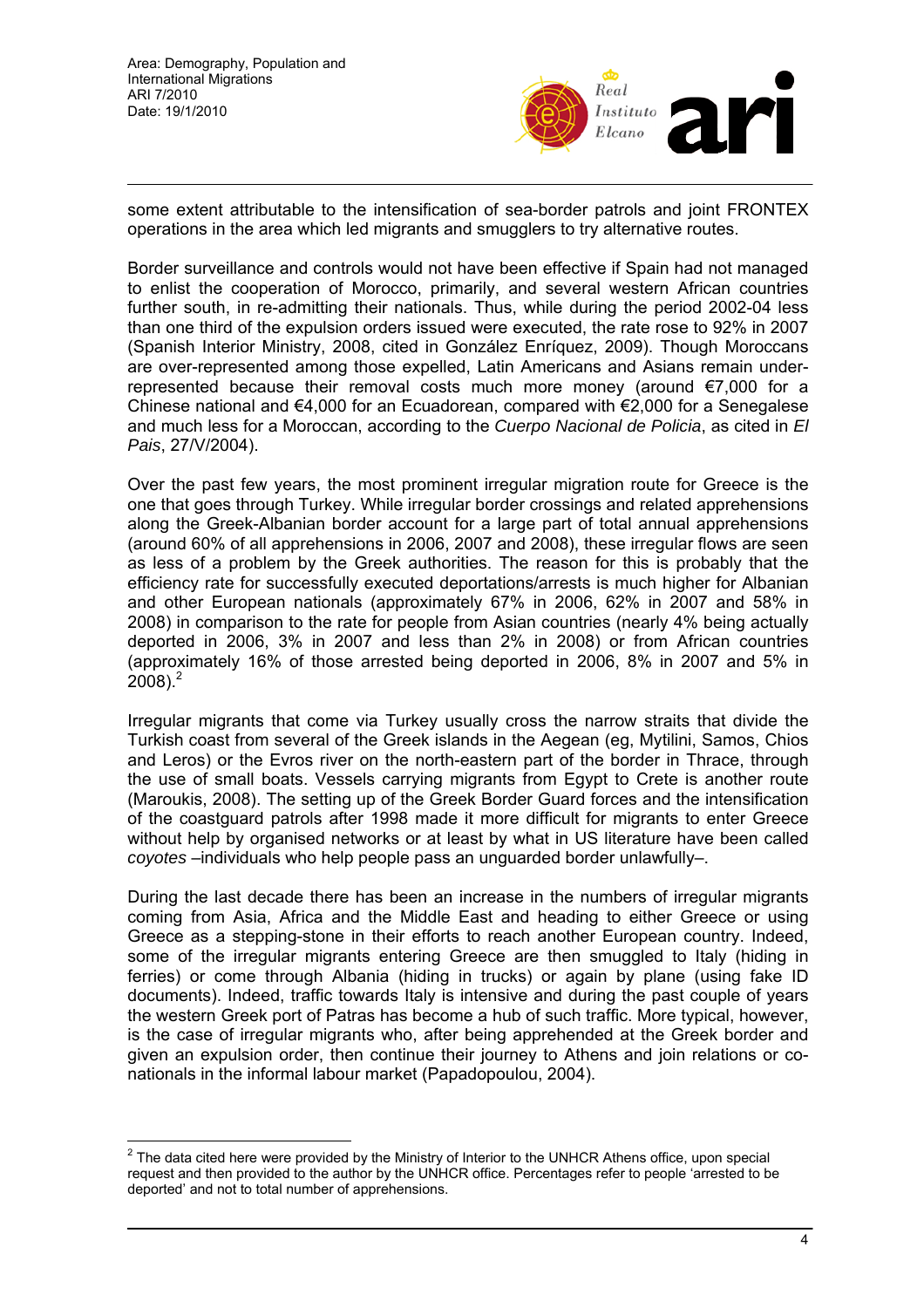$\overline{a}$ 



While investment in human resources and technical means has increased in Greece in 2007and 2008<sup>[3](#page-4-0)</sup> and FRONTEX operations have taken place in the Aegean sea and at the northern Greek borders, it is unclear whether border controls have become more effective in reducing irregular migration. According to data released by the Ministry of Interior (at our request) on 5 April 2009, apprehensions of illegally staying or entering aliens have risen from 66,000 in 2005 to 95,000 in 2006 (32,000 of which in the mainland), to around 112,000 in 2007 (30,000 in the mainland) and finally to approximately 145,000 in 2008 (54,000 of which in the mainland).

However, during the same years, the number of expulsion orders executed did not rise significantly. In 2005 there were 21,000 expulsion orders executed, in 2006 and 2007 only 17,000 and in 2008 approximately 20,000. Thus, while in 2005 overall executed expulsion orders accounted for about one third of apprehensions, in 2008 the general effectiveness rate (expelled/apprehended) had fallen to approximately 13%. Although the overall effectiveness rate has overall decreased, there are wide disparities in the effectiveness rates by region of origin. Thus, as noted above, more than half of irregular entrants who are citizens of a Balkan or Eastern European country are actually removed, while people from Asian and African countries of origin are only very rarely deported.

Part of this lack of effectiveness in deporting inadmissible aliens from Asian and African states relates to the lack of cooperation on the part of Turkey, which is the main transit country of irregular migration towards Greece along the east-to-west route. Turkey has consistently refused to implement the Re-Admission Protocol signed between the two countries in 2002. During the period 2002-08, Greece has requested the re-admission of more than 50,000 people. Only 2,278 of them have been actually re-admitted by Turkey (*Kathimerini*, 19/VII/2009, p. 8). By contrast, cooperation between Greece and Albania on this matter has been relatively smooth and relations between the two countries have generally improved.

Greece is currently (2009) in the process of signing re-admission agreements (according to a TV statement by the Deputy Minister of Maritime Trade and the Aegean Sea on 6 July 2009 on the Alter TV channel) with other source countries but it is too early to comment on these agreements and their implementation.

As far as Italy is concerned, the critical entry channels include the Italian-Slovenian border, which is mainly crossed by Eastern European citizens, but also by migrants who come from Central Asia, the Middle East, the Indian sub-continent and East Asia, and the Italian-French border through which African migrants arrive, after having entered Spain and travelled through Spain and France. In addition, migrants land on the shores of eastern and southern Italy travelling by boat either from the former Yugoslavia and Albania or from North Africa. In recent years, the unauthorised inflows from the Balkan area have substantially fallen –following the gradual stabilisation of the area and the increasing efforts of joint sea-patrolling by Italy and Albania– while those from Africa, and from Libya in particular, have sharply increased. These latter flows are composed of migrants from North Africa (Morocco, Libya, Algeria, Tunisia and Egypt) but also from sub-Saharan Africa and from the Horn of Africa (Fasani, 2008).

<span id="page-4-0"></span><sup>3</sup> The country is reported (*Athens News*, 22/V/2009) to have received €13.7 million from the European Border Fund in 2008 to bolster its coast guard fleet and to hire additional border patrol guards at the northern border.